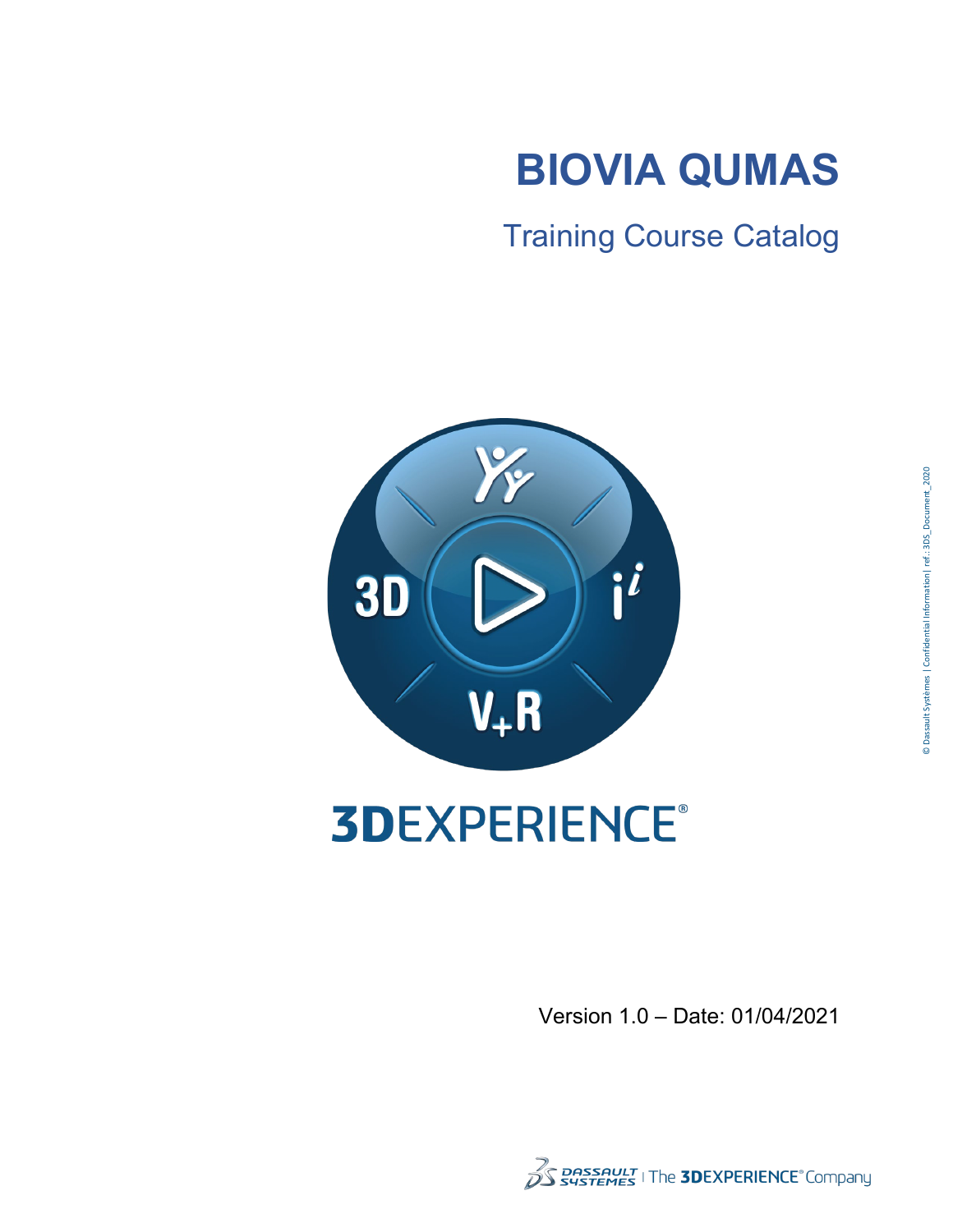# **BIOVIA QUMAS Training Course Catalog**

## **Table of Contents**



 $\overline{\textbf{H}}$ 

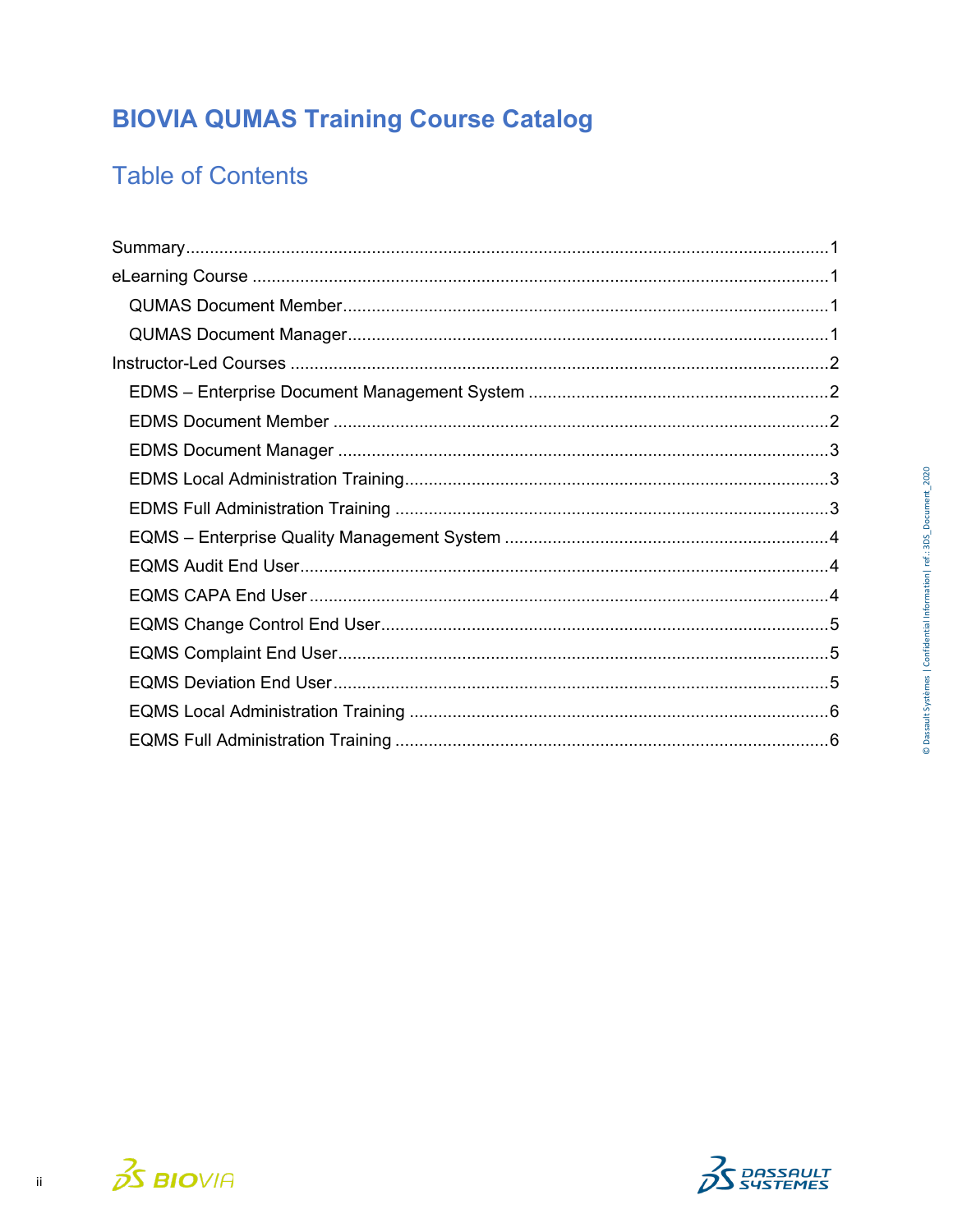#### <span id="page-2-0"></span>**SUMMARY**

We are proud to offer a variety of courses to meet your organization's needs, ranging from navigation basics to advanced technical courses. Customized courses can be designed to meet your organization's specific needs. For more information on customization, please contact your Account Manager.

#### **Delivery Methods:**

- **eLearning Videos:** These self-paced, micro-learning videos introduce users to BIOVIA QUMAS and are available at any time from a web browser. They are also useful tool when users want a quick reminder of BIOVIA QUMAS functionality.
- **Instructor-Led Training**: Facilitated by a BIOVIA certified instructor, this training takes place onsite at your location or through a virtual classroom. These courses offer hands-on exercises to enhance the learning experience.

#### <span id="page-2-1"></span>**ELEARNING COURSE**

#### <span id="page-2-2"></span>**QUMAS DOCUMENT MEMBER**

In this course, general users will learn to navigate throughout the MYQUMAS interface. Document Members retrieve, view, and acknowledge documents have been read and are understood.

| <b>Objectives</b>                                                                                                                                | <b>Details</b>                                            |
|--------------------------------------------------------------------------------------------------------------------------------------------------|-----------------------------------------------------------|
| Discuss common use practices of MyQUMAS and<br>$\bullet$<br>discover the benefits of the application.                                            | <b>Duration: 30 minutes</b><br><b>Prerequisites: None</b> |
| Access the MyQUMAS application and identify key<br>$\bullet$<br>components<br>Search and View Documents in MyQUMAS for<br>$\bullet$<br>daily use | Modules:<br>• MyQUMAS Advantage<br>• MyQUMAS Exploration  |
| Acknowledge documents for compliance<br>Perform additional document and workflow<br>functions                                                    | • MyQUMAS Application                                     |

#### <span id="page-2-3"></span>**QUMAS DOCUMENT MANAGER**

In this course, advanced users such as document managers, authors, contributors, coordinators, editors, and approvers will develop extended knowledge of interface. This course is for those who create, collaborate or approve documents. Learn about document functions, workflow functions and advanced features of the homepage.



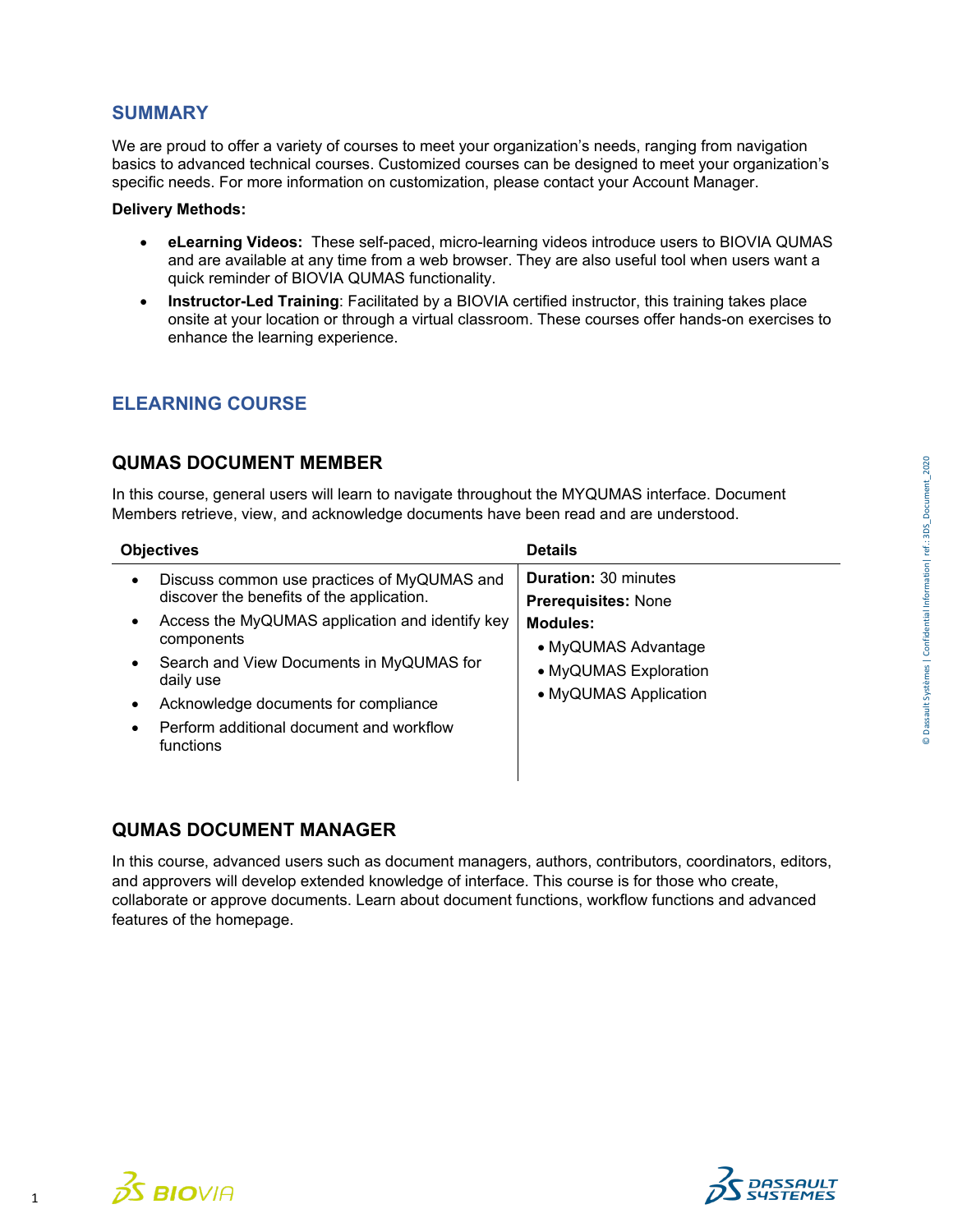|                | Objectives                                                                                                        | <b>Details</b>                                                                          |
|----------------|-------------------------------------------------------------------------------------------------------------------|-----------------------------------------------------------------------------------------|
|                | Explore workflow functions in a document<br>manager common use scenario                                           | Duration: 1 hour<br><b>Prerequisites: QUMAS Document Member</b>                         |
|                | Explore additional homepage features available to<br>document managers                                            | Modules:<br>• MyQUMAS Document Manager Overview                                         |
| ٠              | Create documents within MyQUMAS<br>Edit documents in MyQUMAS<br>Modify documents within MyQUMAS workflows         | • MyQUMAS Advanced Exploration<br>• MyQUMAS Document Creation and<br>Editing            |
| $\bullet$<br>٠ | Clone, revise, approve, disapprove or reassign<br>workflows within MyQUMAS<br>View annotations and update content | • MYQUMAS Processes for Document<br>Managers<br>• MYQUMAS Editor and Approver Functions |

#### <span id="page-3-0"></span>**INSTRUCTOR-LED COURSES**

#### <span id="page-3-1"></span>**EDMS – ENTERPRISE DOCUMENT MANAGEMENT SYSTEM**

#### <span id="page-3-2"></span>**EDMS DOCUMENT MEMBER**

This course is designed for View Only members of the Electronic Document Management System. The content is based on standard documents available to members via permission. Exercises focus on basic use of the system including: understanding/navigating the EDMS interface, searching, viewing, and printing documents.

| <b>Topics</b>                      | <b>Details</b>                     |
|------------------------------------|------------------------------------|
| • Accessing and exiting EDMS       | <b>Duration:</b> $\frac{1}{2}$ Day |
| • Understanding the EDMS interface | <b>Prerequisites: None</b>         |
| • Searching for Documents          | <b>Location: Onsite or remote</b>  |
| • Viewing and Printing a Documents |                                    |
| • Read & Understood                |                                    |



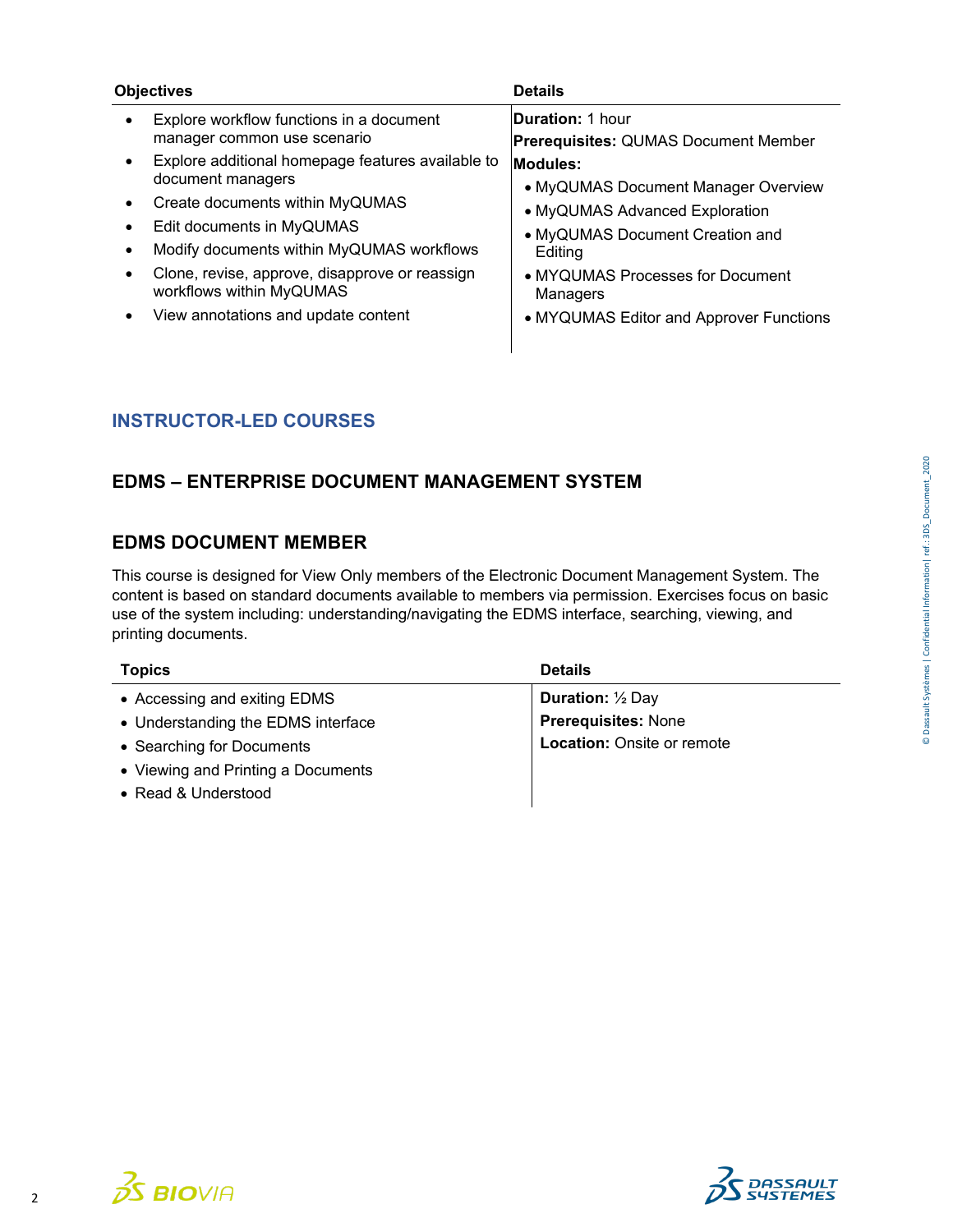#### <span id="page-4-0"></span>**EDMS DOCUMENT MANAGER**

This course is designed for Standard users of the Electronic Document Management System. The content is based on advanced use of document and workflow functionality. Exercises focus on the creation and management of documents, creation and management of workflows for review and approval of documents, reporting, and advanced printing.

| <b>Topics</b>                         | <b>Details</b>                        |
|---------------------------------------|---------------------------------------|
| • Creating Documents and Collections  | <b>Duration: 1.5 Days</b>             |
| • Exporting Documents and Collections | <b>Prerequisites: Document Member</b> |
| • Editing Documents                   | <b>Location:</b> Onsite or remote     |
| • Creating Workflows                  |                                       |
| • Completing Workflow Tasks           |                                       |
| • Working with Reports                |                                       |
| • Accessing Audit Trail               |                                       |
| • Hardcopy Management                 |                                       |

#### <span id="page-4-1"></span>**EDMS LOCAL ADMINISTRATION TRAINING**

This course provides the knowledge of how to create and edit EDMS objects based on advanced Users that are members of the local\_admin\_grp. The local\_admin\_grp grants users permission to carry out dayto-day admin activities: Add new users, Modify group / role membership, Modify existing workflow instances, Update picklists, formats and monitor basic document jobs.

| <b>Topics</b>                                | <b>Details</b>                         |
|----------------------------------------------|----------------------------------------|
| • Creating Folders                           | <b>Duration:</b> 1/2 Day               |
| • Creating/Managing Users                    | <b>Prerequisites: Document Manager</b> |
| • Creating Permission Groups/Roles           | <b>Location: Onsite or remote</b>      |
| • Assigning Permissions to Users and Objects |                                        |
| • Modifying Picklists                        |                                        |
| • Adding/Modifying Formats                   |                                        |
| • Monitoring of basic document jobs          |                                        |

#### <span id="page-4-2"></span>**EDMS FULL ADMINISTRATION TRAINING**

This course provides end-to-end knowledge of how to create and manage all EDMS objects for users that are members of the Administrators Role. The Administrators Role grants users Full access to all admin activities in EDMS: Creating/Editing new Document and Workflow Types, Managing Numbering Systems, Lifecycle States, Picklists, Printtypes and Templates. This course also includes all end user Document Member and Document Manager training



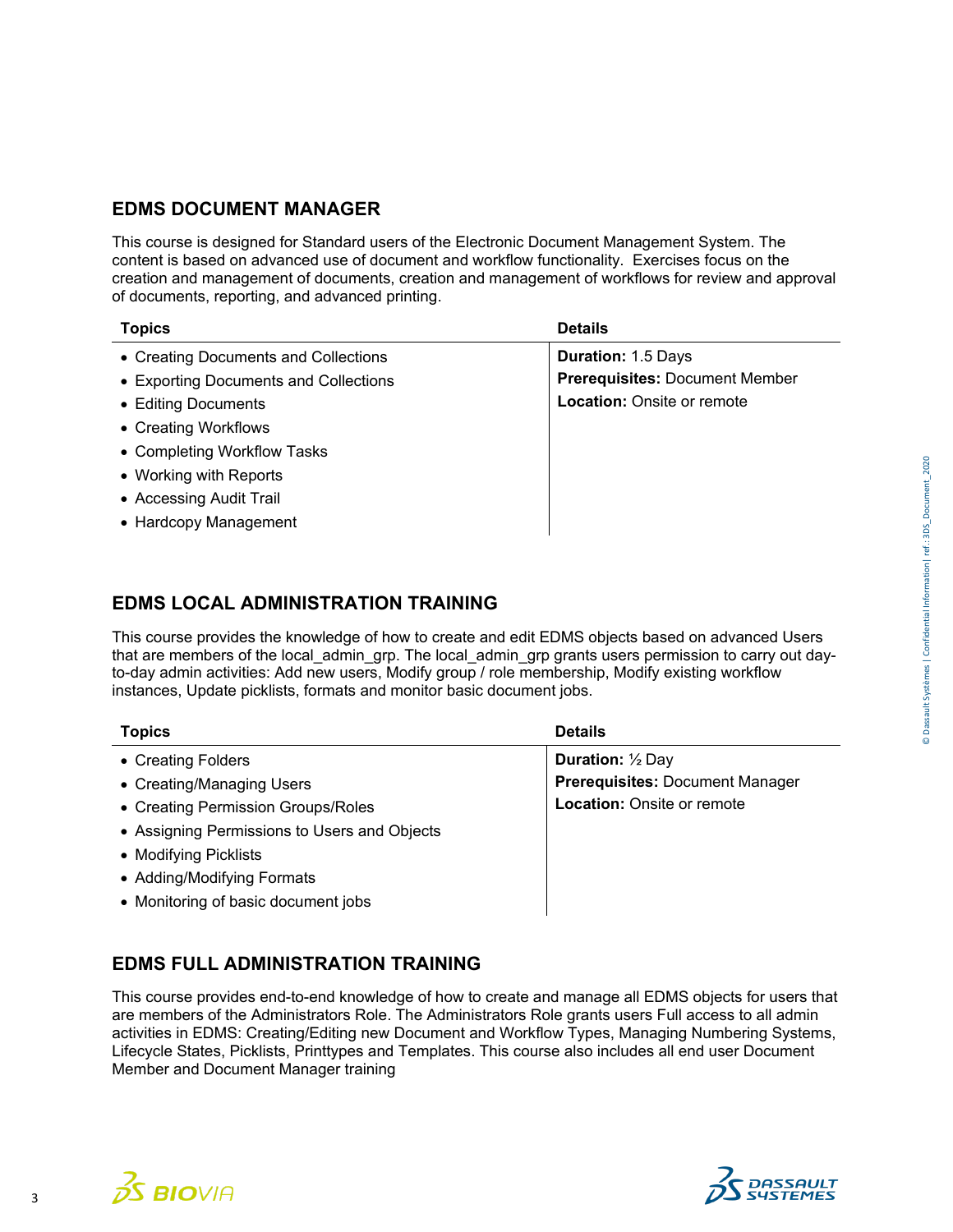| <b>Topics</b>                                       | <b>Details</b>                    |
|-----------------------------------------------------|-----------------------------------|
| • Repository Configuration – Cabinets and Folders   | <b>Duration: 3 Days</b>           |
| • Meaning of Signatures, Roles and Departments      | Prerequisites: other EDMS courses |
| • Users and Groups                                  | recommended                       |
| • Formats, Change Categories, and Keywords          | <b>Location: Onsite</b>           |
| • Numbering Systems, Lifecycle States and Picklists |                                   |
| • Workflow Types                                    |                                   |
| • Document Types                                    |                                   |
| • Print types                                       |                                   |
| • Document Templates                                |                                   |
|                                                     |                                   |

#### <span id="page-5-0"></span>**EQMS – ENTERPRISE QUALITY MANAGEMENT SYSTEM**

#### <span id="page-5-1"></span>**EQMS AUDIT END USER**

This course is designed for members of the Electronic Quality Management System who are involved with conducting and participating in internal and/or external Audits. Exercises focus on creating Audit instances, managing the various Audit processes, along with searching for and reporting on Audits.

| <b>Topics</b>                                | <b>Details</b>             |
|----------------------------------------------|----------------------------|
| • General EQMS overview                      | <b>Duration: 1 Day</b>     |
| • Creating and Managing the Auditing Process | <b>Prerequisites: None</b> |
| • Creating and Managing the Audited Process  | <b>Location: Onsite</b>    |
| • Creating and Managing Audit Scheduling     |                            |
| • Searching for Audit Instances              |                            |
| • Audit Reporting                            |                            |

#### <span id="page-5-2"></span>**EQMS CAPA END USER**

This course is designed for members of the Electronic Quality Management System who are involved with any part of the CAPA process. Exercises focus on creating CAPA instances, participating in the CAPA process, along with searching for and reporting on CAPAs.

| <b>Topics</b>                            | <b>Details</b>                     |
|------------------------------------------|------------------------------------|
| • General EQMS overview                  | <b>Duration:</b> $\frac{1}{2}$ Day |
| • Creating and Managing the CAPA Process | <b>Prerequisites: None</b>         |
| • Searching for CAPA Instances           | <b>Location: Onsite</b>            |
| • CAPA Reporting                         |                                    |



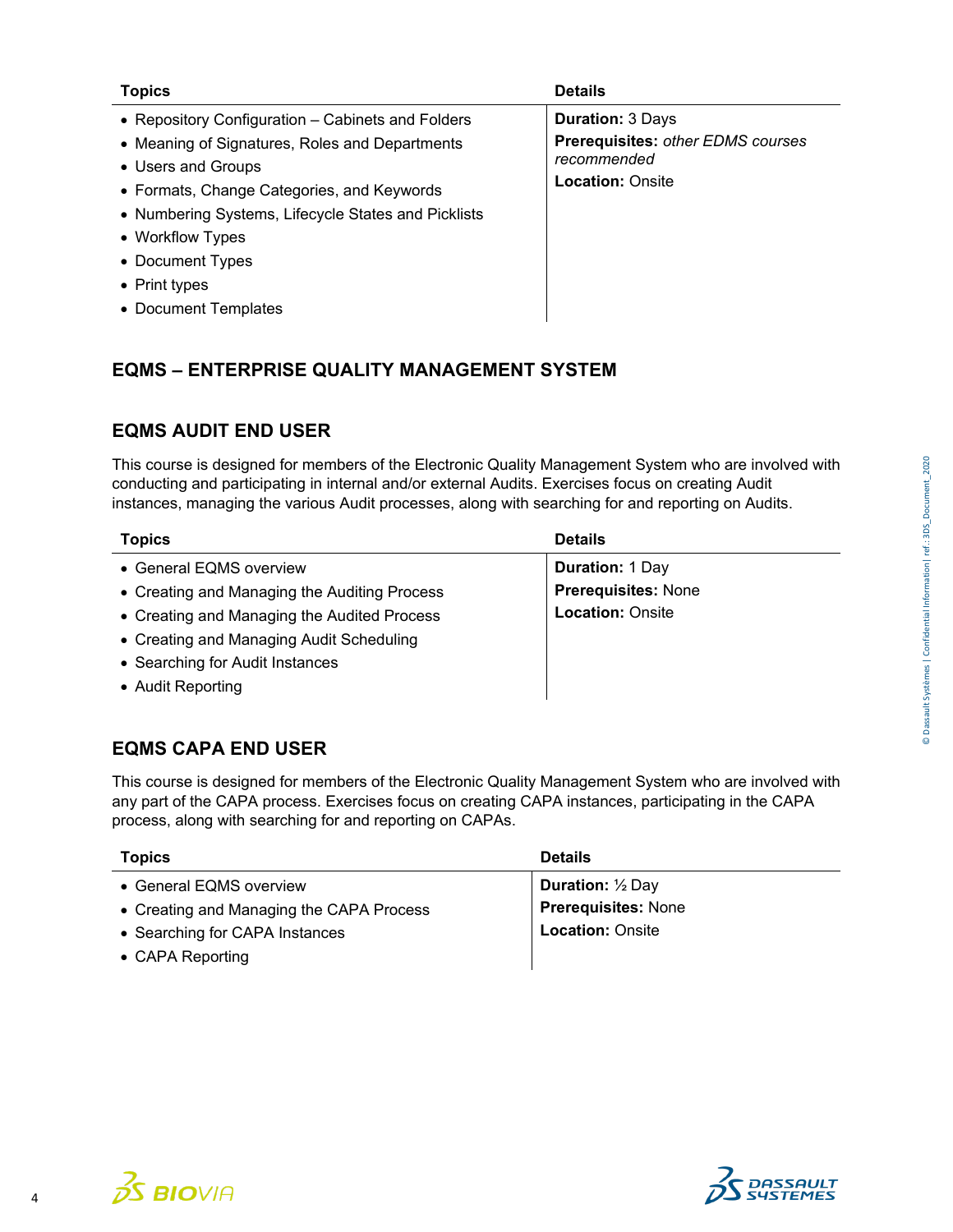$35$  BIOVIA

### **EQMS CHANGE CONTROL END USER**

This course is designed for members of the Electronic Quality Management System who are involved with any part of the Change Control process. Exercises focus on creating Change Control instances, participating in the Change Control process, along with searching for and reporting on Change Controls.

#### **Topics Details**

- General EQMS overview
- Creating and Managing the Change Control Process
- Searching for Change Control Instances
- <span id="page-6-0"></span>• Change Control Reporting

| <b>Duration:</b> ½ Day     |  |
|----------------------------|--|
| <b>Prerequisites: None</b> |  |
| <b>Location: Onsite</b>    |  |

#### **EQMS COMPLAINT END USER**

This course is designed for members of the Electronic Quality Management System who are involved with any part of the Complaint process. Exercises focus on recording Complaints, participating in the Complaint process, understanding the HIPAA role in the Complaint process, along with searching for and reporting on Complaints.

| <b>Topics</b>                                  | <b>Details</b>             |
|------------------------------------------------|----------------------------|
| • General EQMS overview                        | <b>Duration:</b> 1/2 Day   |
| • Recording and Managing the Complaint Process | <b>Prerequisites: None</b> |
| • Understanding the Complaint HIPAA Role       | <b>Location: Onsite</b>    |
| • Searching for Complaint Instances            |                            |
| • Complaint Reporting                          |                            |

#### <span id="page-6-1"></span>**EQMS DEVIATION END USER**

This course is designed for members of the Electronic Quality Management System who are involved with any part of the Deviation process. Exercises focus on recording Deviations, participating in the investigation and resolution of the Deviation, along with searching for and reporting on Deviations.

| <b>Topics</b>                                  | <b>Details</b>           |
|------------------------------------------------|--------------------------|
| • General EQMS overview                        | <b>Duration:</b> 1/2 Day |
| • Recording and Managing the Deviation Process | Prerequisites: None      |
| • Searching for Deviation Instances            | <b>Location: Onsite</b>  |
| • Deviation Reporting                          |                          |

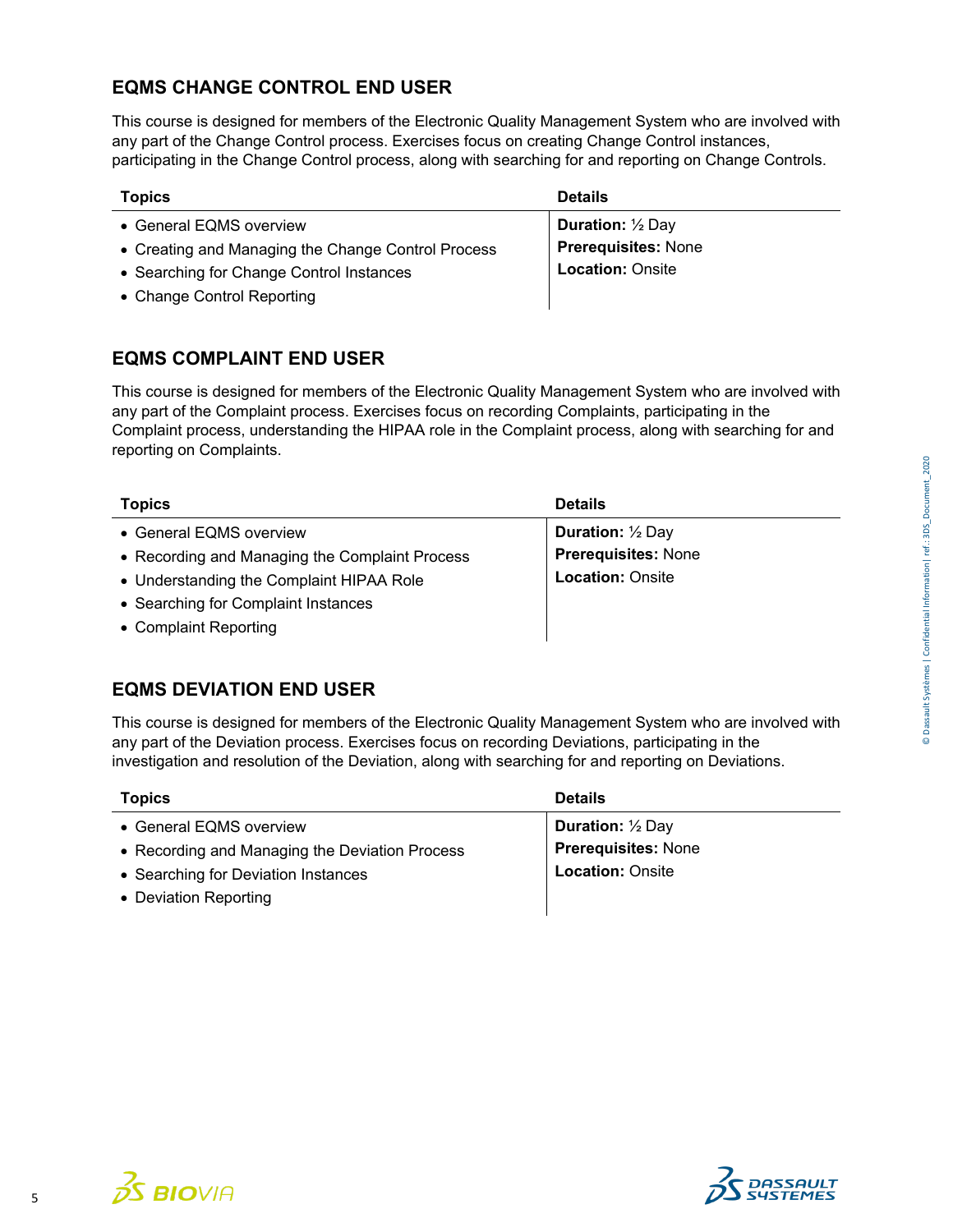#### <span id="page-7-0"></span>**EQMS LOCAL ADMINISTRATION TRAINING**

This course provides the knowledge of how to create and edit EQMS objects based on advanced Users that are members of the Local Administrators Role. The Local Administrators Role grants users permission to carry out day-to-day admin activities: Add new Users, Modify Role membership, Modify Custom Lists, Managing Numbering Systems, Understanding the Data Correction Role, Task User Administration, and Reporting.

| <b>Topics</b>                      | <b>Details</b>                                                              |
|------------------------------------|-----------------------------------------------------------------------------|
| • Understanding the EQMS Interface | <b>Duration:</b> 1/2 Day                                                    |
| • Adding/Managing Users            | Prerequisites: other EQMS courses<br>recommended<br><b>Location: Onsite</b> |
| • Managing Roles                   |                                                                             |
| • Modifying Custom Lists           |                                                                             |
| • Numbering Systems and Sequences  |                                                                             |
| • Saved Searches                   |                                                                             |
| • Data Correction Role             |                                                                             |
| • Task User Administrator          |                                                                             |
| • Reporting                        |                                                                             |

#### <span id="page-7-1"></span>**EQMS FULL ADMINISTRATION TRAINING**

This course provides end-to-end knowledge of how to create and manage all EQMS objects for users that are members of the Administrators Role. The Administrators Role grants users Full access to all admin activities in EQMS: Creating/Editing new Process Types, Managing Supporting Objects, Setting Permissions, Organizing Menus and Views, Advanced Searching and Reporting.

| <b>Topics</b>                                                                                                                                                                                                                                                                                                                                                                    | <b>Details</b>                                                                                         |
|----------------------------------------------------------------------------------------------------------------------------------------------------------------------------------------------------------------------------------------------------------------------------------------------------------------------------------------------------------------------------------|--------------------------------------------------------------------------------------------------------|
| • Introduction to ProcessCompliance System Administration<br>User Interface<br>$\Omega$<br>System Administration<br>O<br><b>System Permissions</b><br>$\circ$<br><b>User Administration</b><br>$\circ$<br>Classifications<br>$\bigcap$<br>Roles<br>$\circ$<br>• Process Types<br><b>Supporting Objects</b><br>$\circ$<br>Numbering<br>٠<br><b>Custom Lists</b><br>$\blacksquare$ | <b>Duration: 3 Days</b><br>Prerequisites: other EQMS courses<br>recommended<br><b>Location: Onsite</b> |
| <b>External Data Locations</b><br><b>Grids and Records</b><br>٠<br><b>Signature Definitions</b><br>٠<br>Permissions<br>$\circ$<br>Fields<br>$\Omega$<br>Pages/Styles<br>$\circ$<br>Workflow<br>$\Omega$                                                                                                                                                                          |                                                                                                        |